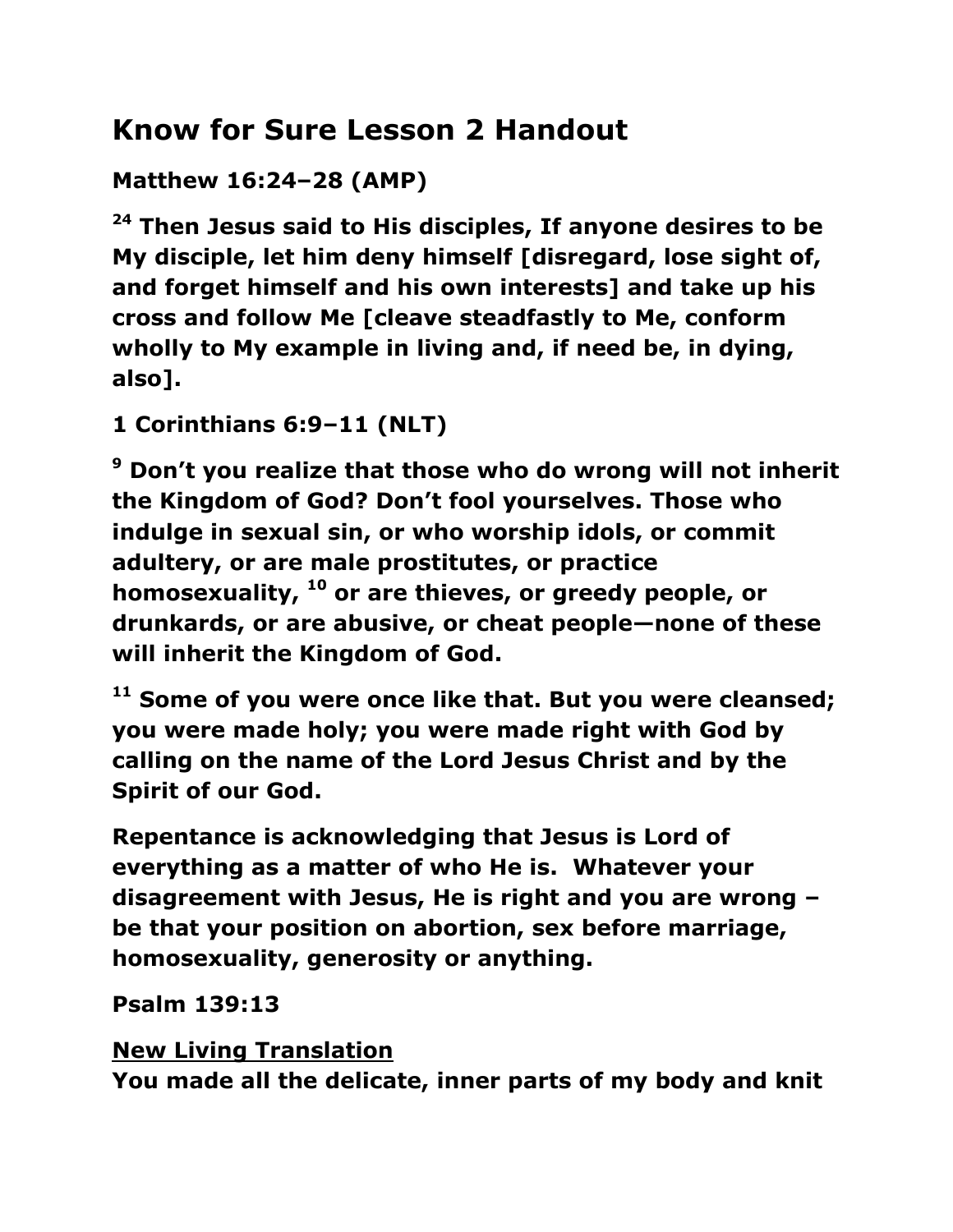**me together in my mother's womb.**

#### **[English Standard Version](http://biblehub.com/esv/psalms/139.htm)**

**For you formed my inward parts; you knitted me together in my mother's womb.**



```
Matthew 16:24–28 (AMP)
```
**<sup>24</sup> Then Jesus said to His disciples, If anyone desires to be My disciple, let him deny himself [disregard, lose sight of, and forget himself and his own interests] and take up his cross and follow Me [cleave steadfastly to Me, conform wholly to My example in living and, if need be, in dying, also].** 

**Luke 14:25–35 (NASB95)** 

**<sup>25</sup> Now large crowds were going along with Him; and He turned and said to them, <sup>26</sup> "If anyone comes to Me, and does not hate his own father and mother and wife and children and brothers and sisters, yes, and even his own life, he cannot be My disciple.** 

**<sup>27</sup> "Whoever does not carry his own cross and come after Me cannot be My disciple. <sup>28</sup> "For which one of you, when he wants to build a tower, does not first sit down and**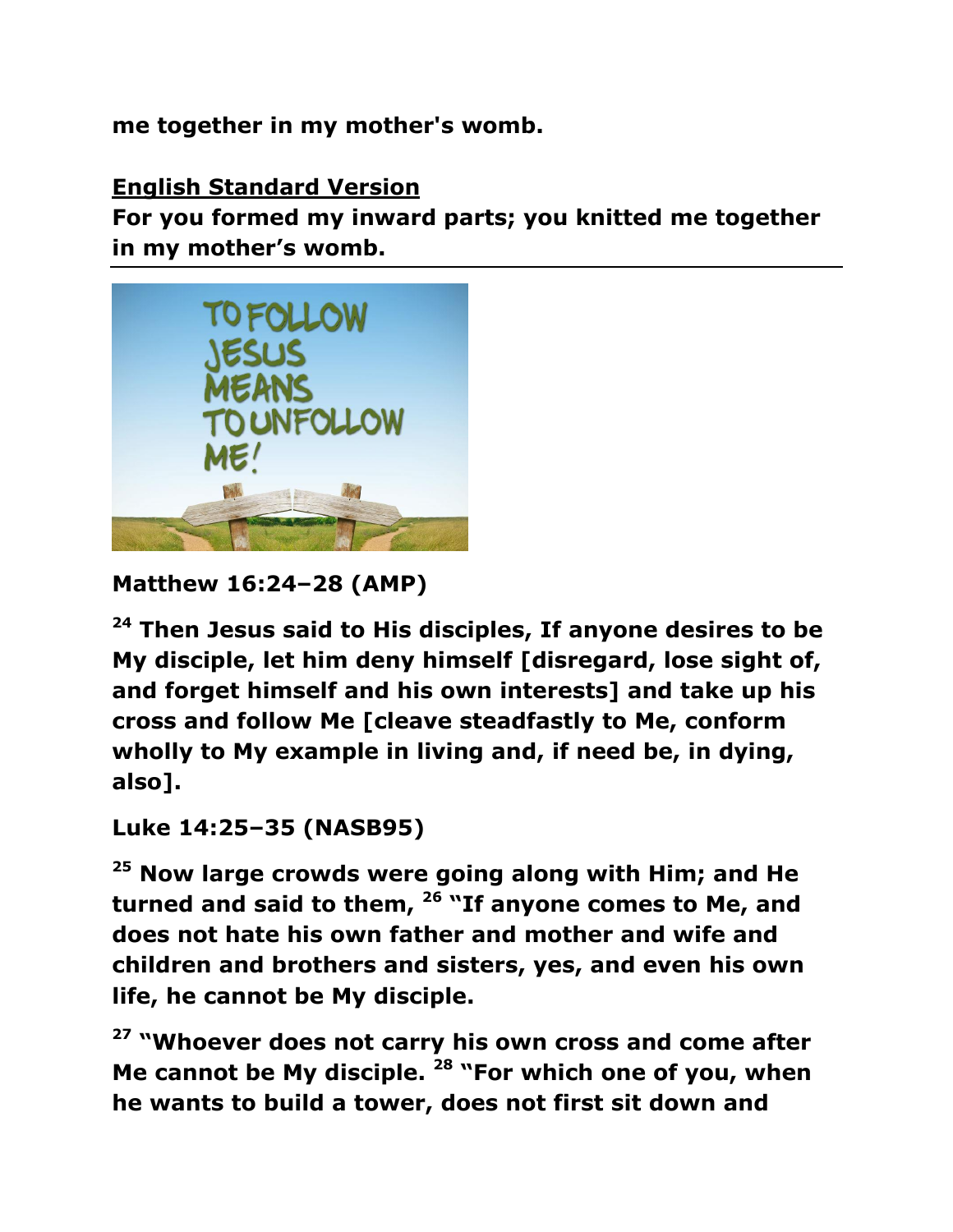**calculate the cost to see if he has enough to complete it? <sup>29</sup> "Otherwise, when he has laid a foundation and is not able to finish, all who observe it begin to ridicule him, <sup>30</sup> saying, 'This man began to build and was not able to finish.' <sup>31</sup> "Or what king, when he sets out to meet another king in battle, will not first sit down and consider whether he is strong enough with ten thousand** *men* **to encounter the one coming against him with twenty thousand? <sup>32</sup> "Or else, while the other is still far away, he sends a delegation and asks for terms of peace. <sup>33</sup> "So then, none of you can be My disciple who does not give up all his own possessions.** 

Jesus doesn't want a crowd of people who want something FROM Him. **He wants fully devoted followers** who want to do something FOR Himl

**Matt 16:25 For whoever is bent on saving his [temporal] life [his comfort and security here] shall lose it [eternal life]; and whoever loses his life [his comfort and security here] for My sake shall find it [life everlasting]. <sup>26</sup> For what will it profit a man if he gains the whole world and forfeits his life [his blessed life in the kingdom of God]? Or what would a man give as an exchange for his [blessed] life [in the kingdom of God]?**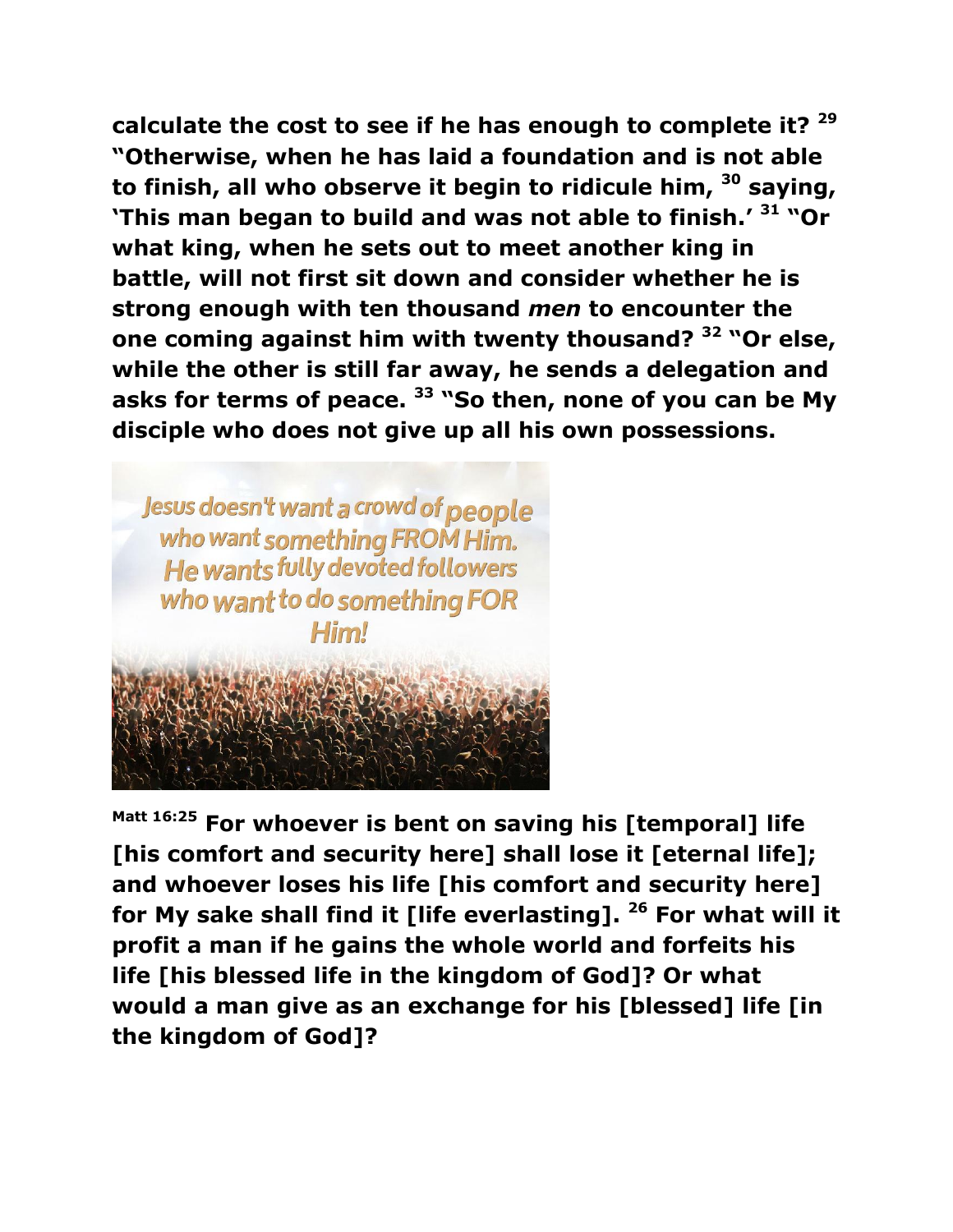

**Romans 3:23 for all have sinned and fall short of the glory of God**

#### **Romans 5:12**

**Therefore, just as through one man sin entered into the world, and death through sin, and so death spread to all men, because all sinned—**



### **John 14:6 (AMP)**

**6 Jesus said to him, I am the Way and the Truth and the Life; no one comes to the Father except by (through) Me.** 

#### **John 6:44 (NASB95)**

**<sup>44</sup> "No one can come to Me unless the Father who sent Me draws him; and I will raise him up on the last day.** 

#### **John 6:65 (NASB95)**

**<sup>65</sup> And He was saying, "For this reason I have said to you, that no one can come to Me unless it has been granted him from the Father."**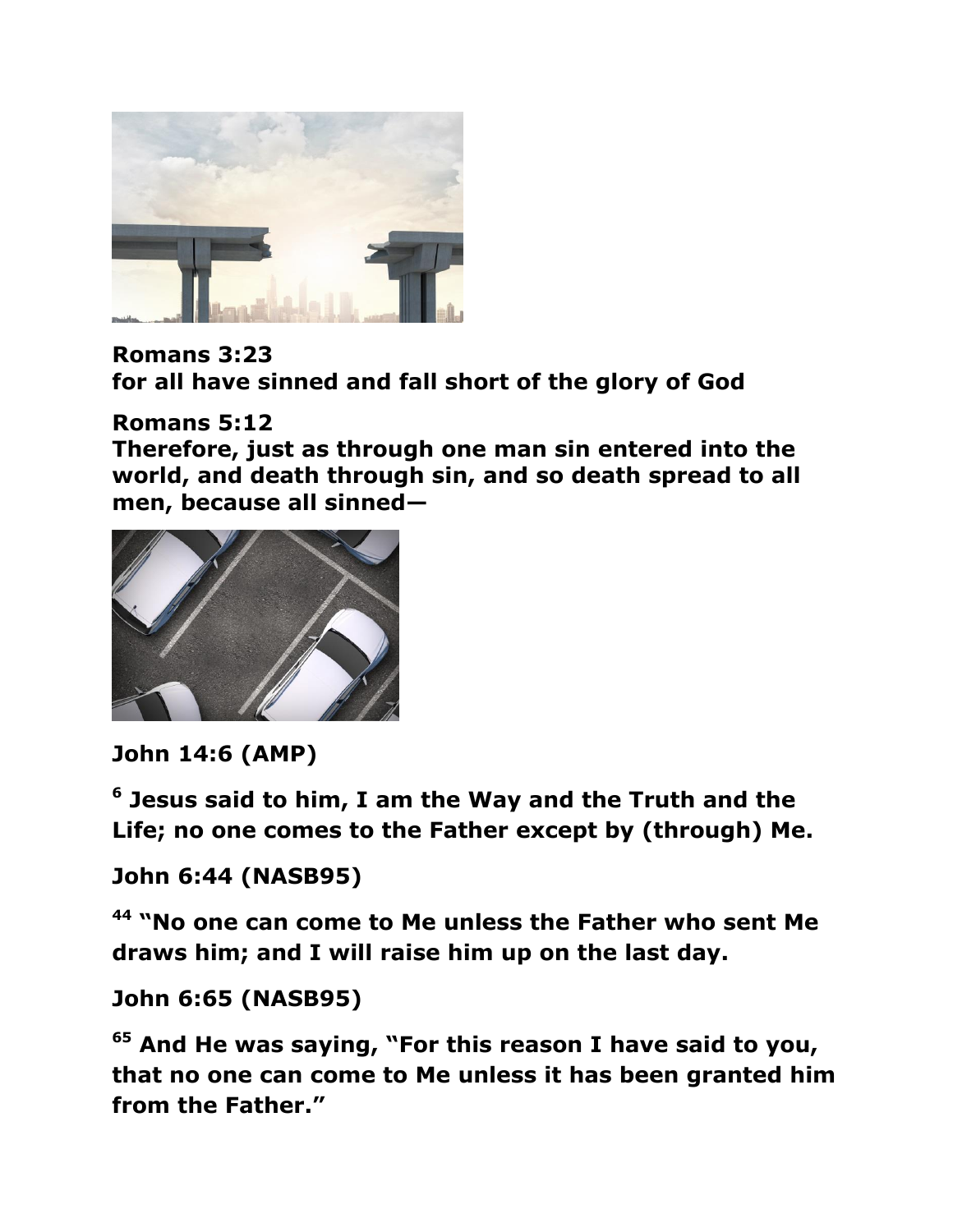**Ephesians 2:8-9 For by grace you have been saved through faith; and that not of yourselves,** *it is* **the gift of God; not as a result of works, so that no one may boast.**

**Acts 13:48 (NASB95)** 

**<sup>48</sup> When the Gentiles heard this, they** *began* **rejoicing and glorifying the word of the Lord; and as many as had been appointed to eternal life believed.** 

```
Matthew 15:13 (AMP)
```
**<sup>13</sup> He answered, every plant which My heavenly Father has not planted will be torn up by the roots.** 

**1 Corinthians 3:4–9 (NASB95)** 

**<sup>4</sup> For when one says, "I am of Paul," and another, "I am of Apollos," are you not** *mere* **men? <sup>5</sup> What then is Apollos? And what is Paul? Servants through whom you believed, even as the Lord gave** *opportunity* **to each one. <sup>6</sup> I planted, Apollos watered, but God was causing the growth. <sup>7</sup> So then neither the one who plants nor the one who waters is anything, but God who causes the growth. <sup>8</sup> Now he who plants and he who waters are one; but each will receive his own reward according to his own labor. <sup>9</sup> For we are God's fellow workers; you are God's field, God's building.** 

**John 3:3–7 (AMP)** 

**3 Jesus answered him, I assure you, most solemnly I tell you, that unless a person is born again (anew, from above), he cannot ever see (know, be acquainted with, and experience) the kingdom of God. <sup>4</sup> Nicodemus said to Him, How can a man be born when he is old? Can he enter his**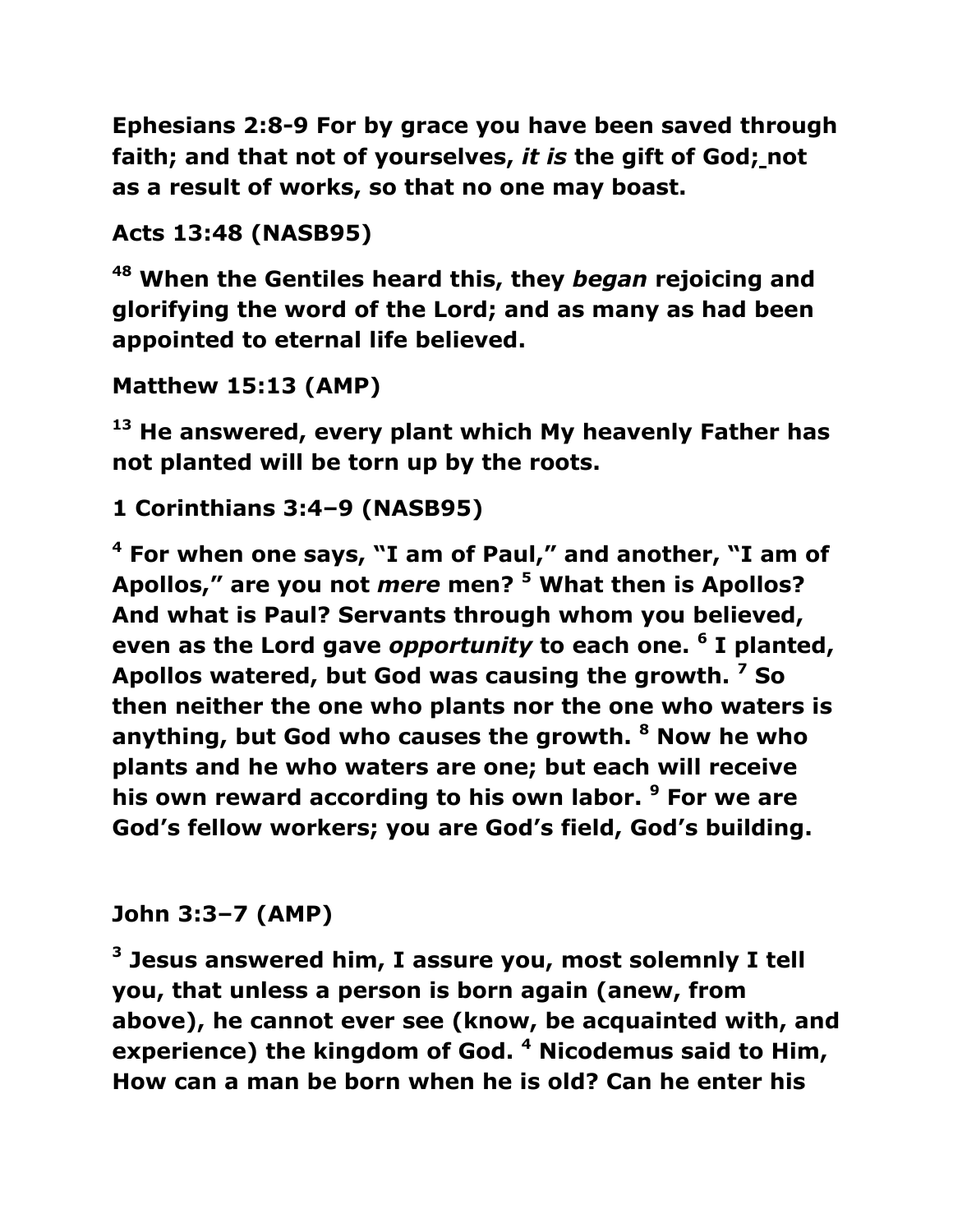**mother's womb again and be born? <sup>5</sup> Jesus answered, I assure you, most solemnly I tell you, unless a man is born of water and [even] the Spirit, he cannot [ever] enter the kingdom of God. <sup>6</sup> What is born of [from] the flesh is flesh [of the physical is physical]; and what is born of the Spirit is spirit. <sup>7</sup> Marvel not [do not be surprised, astonished] at My telling you, You must all be born anew (from above).** 

# **[Romans 10:13](https://www.biblegateway.com/passage/?search=Romans+10%3A13&version=ESV)**

**For "everyone who calls on the name of the Lord will be saved."** 

## **John 1:12 (AMP)**

**<sup>12</sup> But to as many as did receive** *and* **welcome Him, He gave the authority (power, privilege, right) to become the children of God, that is, to those who believe in (adhere to, trust in, and rely on) His name—**

**Colossians 1:13–14 (AMP)** 

**<sup>13</sup> [The Father] has delivered** *and* **drawn us to Himself out of the control** *and* **the dominion of darkness and has transferred us into the kingdom of the Son of His love, <sup>14</sup> In Whom we have our redemption** *through His blood,* **[which means] the forgiveness of our sins.**